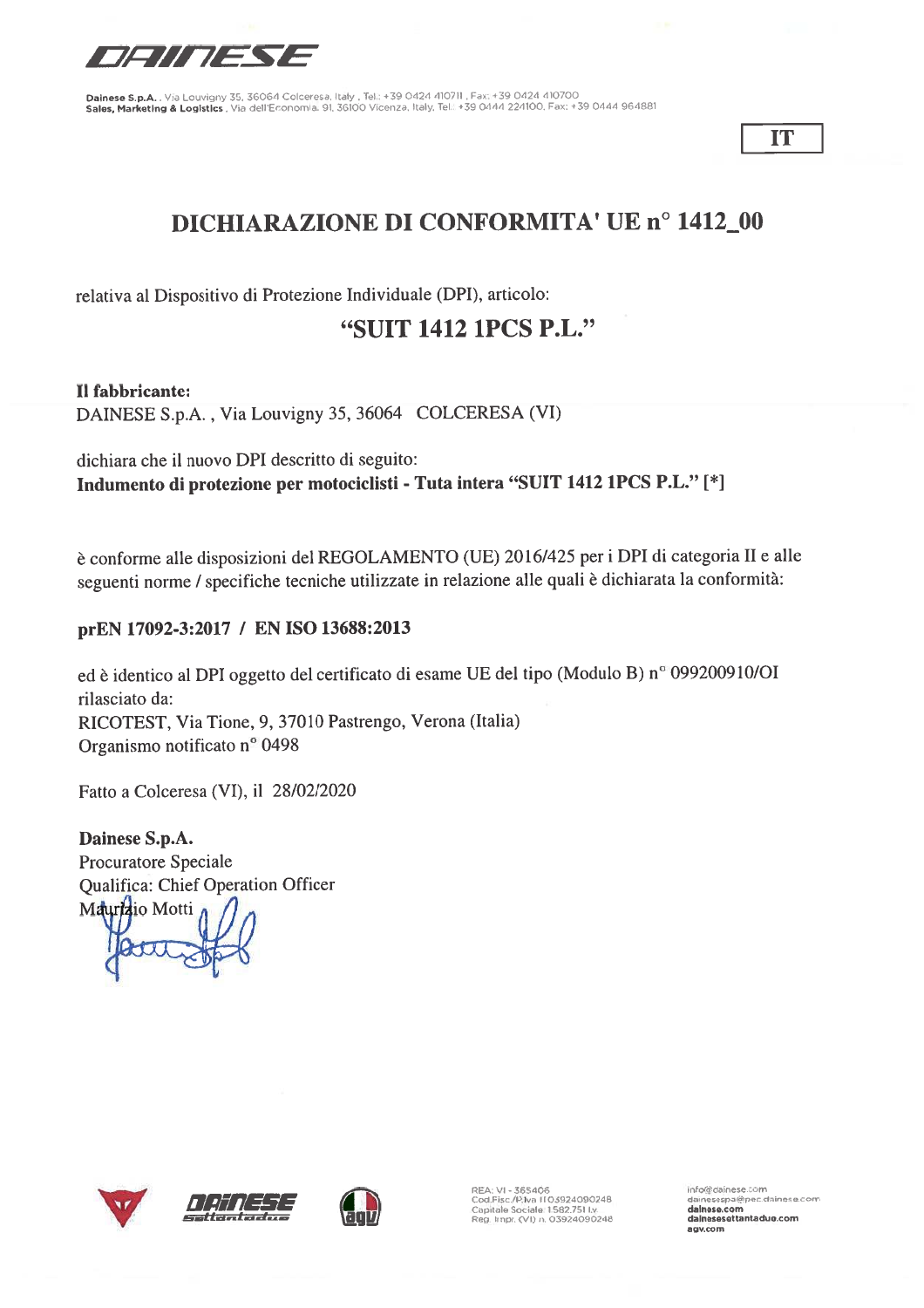

#### *COURTESY TRANSLATION* **GB**

## **DECLARATION OF CONFORMITY EU no. 1412\_00**

for the Personal Protective Equipment (PPE), item:

### **"SUIT 1412 1PCS P.L."**

**The manufacturer:** DAINESE S.p.A. , Via Louvigny 35, 36064 COLCERESA (VI)

declares that the new PPE described below: **Protective clothing for motorcycle riders - One-piece suit "SUIT 1412 1PCS P.L." [\*]**

complies with the provisions of REGULATION (EU) 2016/425 for category II PPE and with the following standards / technical specifications used and in relation to which conformity is declared:

#### **prEN 17092-3:2017 / EN ISO 13688:2013**

RICOTEST, Via Tione, 9, 37010 Pastrengo, Verona (Italia) Notified Body no. 0498 and is identical to the PPE covered by the EU type examination certificate (Form B) no. 099200910/OI issued by:

Done in Colceresa (VI), on 02/28/2020

**Dainese S.p.A.** Attorney in Fact Position: Chief Operation Officer Maurizio Motti





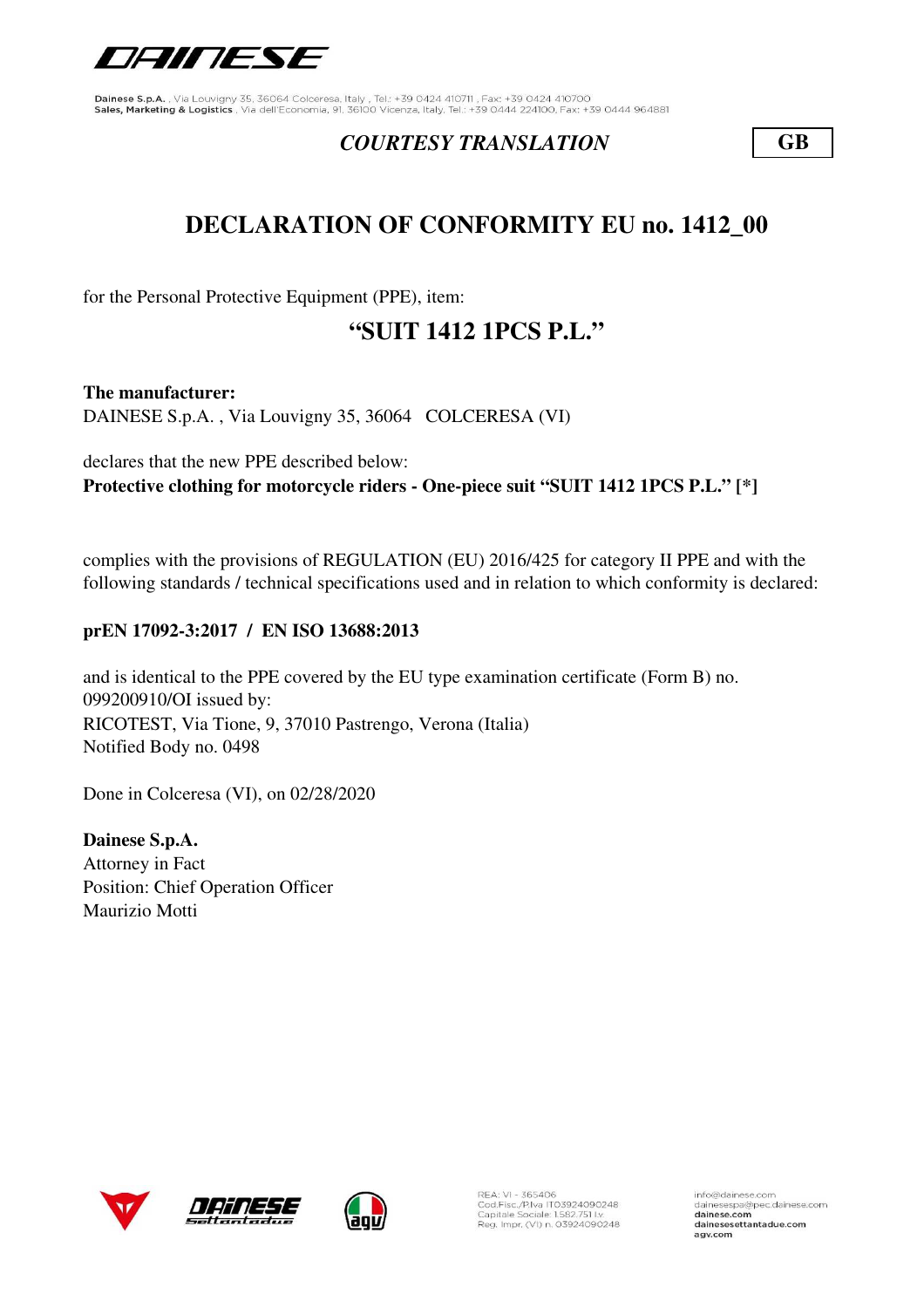

### *HÖFLICHKEITSÜBERSETZUNG* **DE**

# **ÜBEREINSTIMMUNGSERKLÄRUNG EU Nr. 1412\_00**

zur persönlichen Schutzausrüstung (PSA), Artikel:

## **"SUIT 1412 1PCS P.L."**

**Der Hersteller:**

DAINESE S.p.A. , Via Louvigny 35, 36064 COLCERESA (VI)

erklärt, dass die neue, nachfolgend beschriebene PSA: **Schutzkleidungsstück für Motorradfahrer - einteilige Kombi "SUIT 1412 1PCS P.L." [\*]**

den Vorschriften des REGLEMENTS (EU) 2016/425 für die PSA der Kategorie II und den folgenden Normen / hier angewendeten technischen Spezifikationen entspricht, aufgrund derer die Übereinstimmung erklärt wurde:

#### **prEN 17092-3:2017 / EN ISO 13688:2013**

Es entsprich dem PSA, dem Betreff des EU-Prüfungszertifikates (Formblatt B ) Nr. 099200910/OI ausgestellt von: RICOTEST, Via Tione, 9, 37010 Pastrengo, Verona (Italia) Zulassungsstelle Nr. 0498

Erfolgt in Colceresa (VI), am 28/02/2020

**Dainese S.p.A.** Fachanwalt Qualifikation: Betriebsleiter Maurizio Motti







REA: VI - 365406<br>Cod.Fisc./P.Iva IT03924090248<br>Capitale Sociale: 1.582.751 Lv. Reg. Impr. (VI) n. 03924090248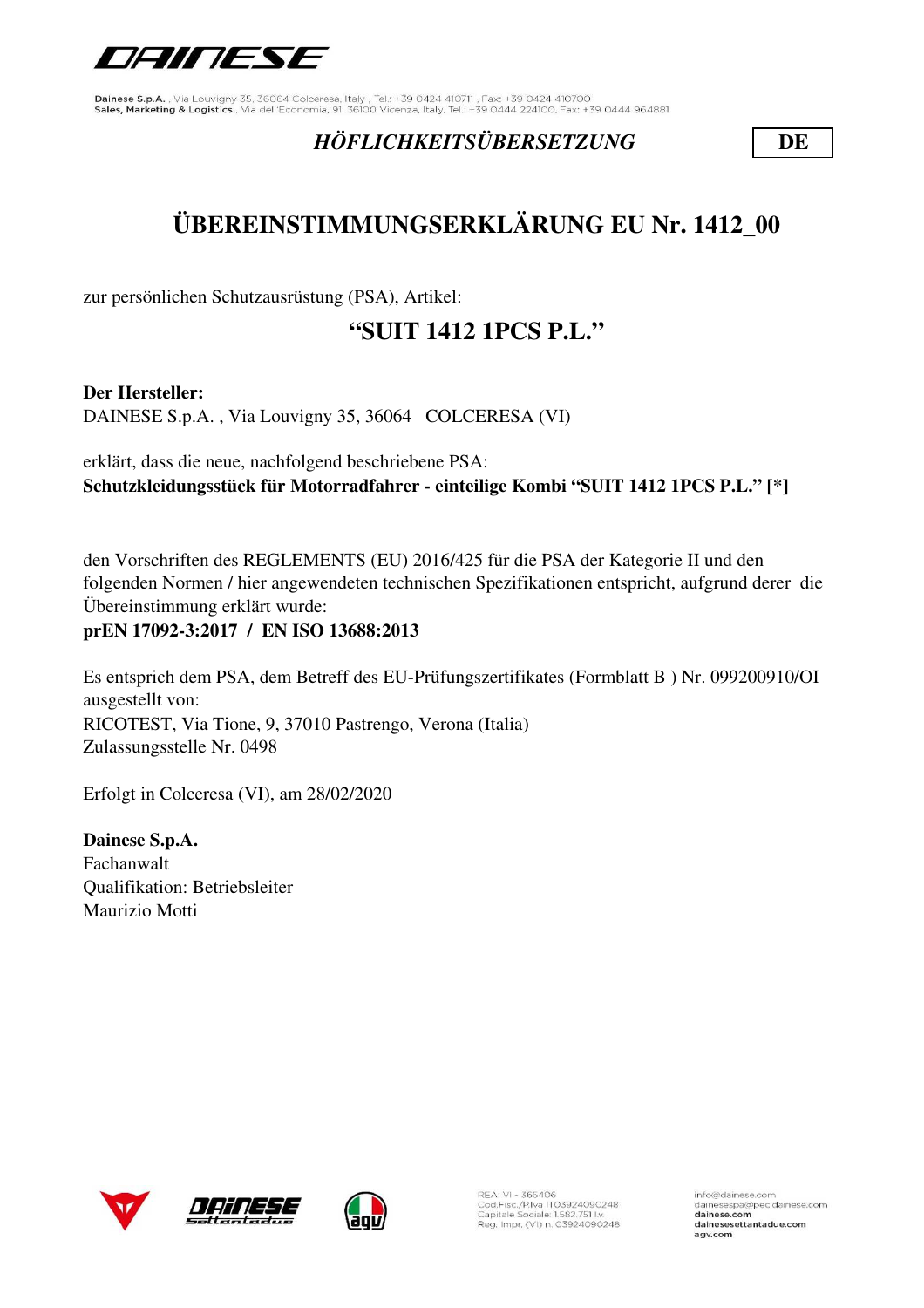

#### *TRADUCTION DE COURTOISIE* **FR**

# **DÉCLARATION DE CONFORMITÉ UE N° 1412\_00**

relative à l'équipement de protection individuelle (EPI), article :

## **"SUIT 1412 1PCS P.L."**

**Le fabriquant :**

DAINESE S.p.A. , Via Louvigny 35, 36064 COLCERESA (VI)

déclare que le nouvel EPI décrit ci-dessous :

**Vêtement de protection pour motocyclistes - Combinaison entière "SUIT 1412 1PCS P.L." [\*]**

est conforme aux dispositions du RÈGLEMENT (UE) 2016/425 relatif aux EPI de catégorie II et aux normes / spécifications techniques suivantes utilisées, sur la base desquelles la conformité est déclarée :

#### **prEN 17092-3:2017 / EN ISO 13688:2013**

et est identique à l'EPI faisant l'objet de l'attestation d'examen UE de type (Module B) n° 099200910/OI delivrée par : RICOTEST, Via Tione, 9, 37010 Pastrengo, Verona (Italia) Organisme notifié n° 0498

Fait à Colceresa (VI), le 28/02/2020

**Dainese S.p.A.** Mandataire spécial Fonction : Directeur des opérations Maurizio Motti





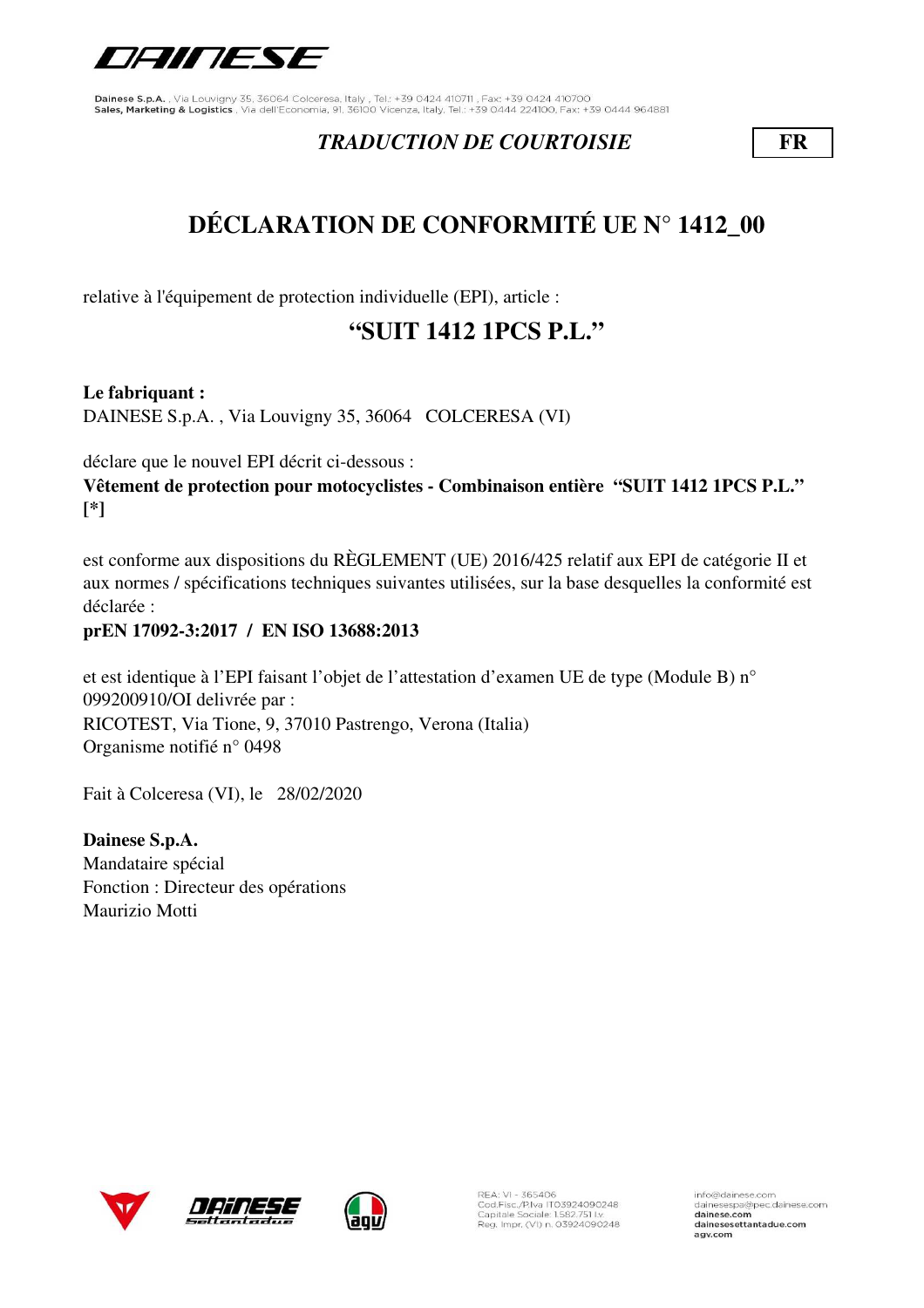

### *UOFFICIEL OVERSÆTTELSE* **DK/DA**

## **EU-OVERENSSTEMMELSESERKLÆRING nr. 1412\_00**

om personlige værnemidler, artikel:

## **"SUIT 1412 1PCS P.L."**

#### **Fabrikanten:**

DAINESE S.p.A. , Via Louvigny 35, 36064 COLCERESA (VI)

erklærer, at det nye personlige værnemiddel, som beskrives i det følgende: **Beskyttelsesbeklædning til motorcyklister - Heldragt "SUIT 1412 1PCS P.L." [\*]**

er i overensstemmelse med bestemmelserne i FORORDNING (EU) 2016/425 om personlige værnemidler i kategori II og følgende standarder/tekniske specifikationer, der ligger til grund for overensstemmelseserklæringen:

#### **prEN 17092-3:2017 / EN ISO 13688:2013**

et est identique à l'EPI faisant l'objet de l'attestation d'examen UE de type (Module B) n° 099200910/OI delivrée par : RICOTEST, Via Tione, 9, 37010 Pastrengo, Verona (Italia) Godkendte testinstitut nr. 0498

Udfærdiget i Colceresa (VI), den 28/02/2020

**Dainese S.p.A.** Prokurist Stilling: Chief Operating Officer Maurizio Motti







REA: VI - 365406<br>Cod.Fisc./P.Iva IT03924090248<br>Capitale Sociale: 1.582.751 Lv. Reg. Impr. (VI) n. 03924090248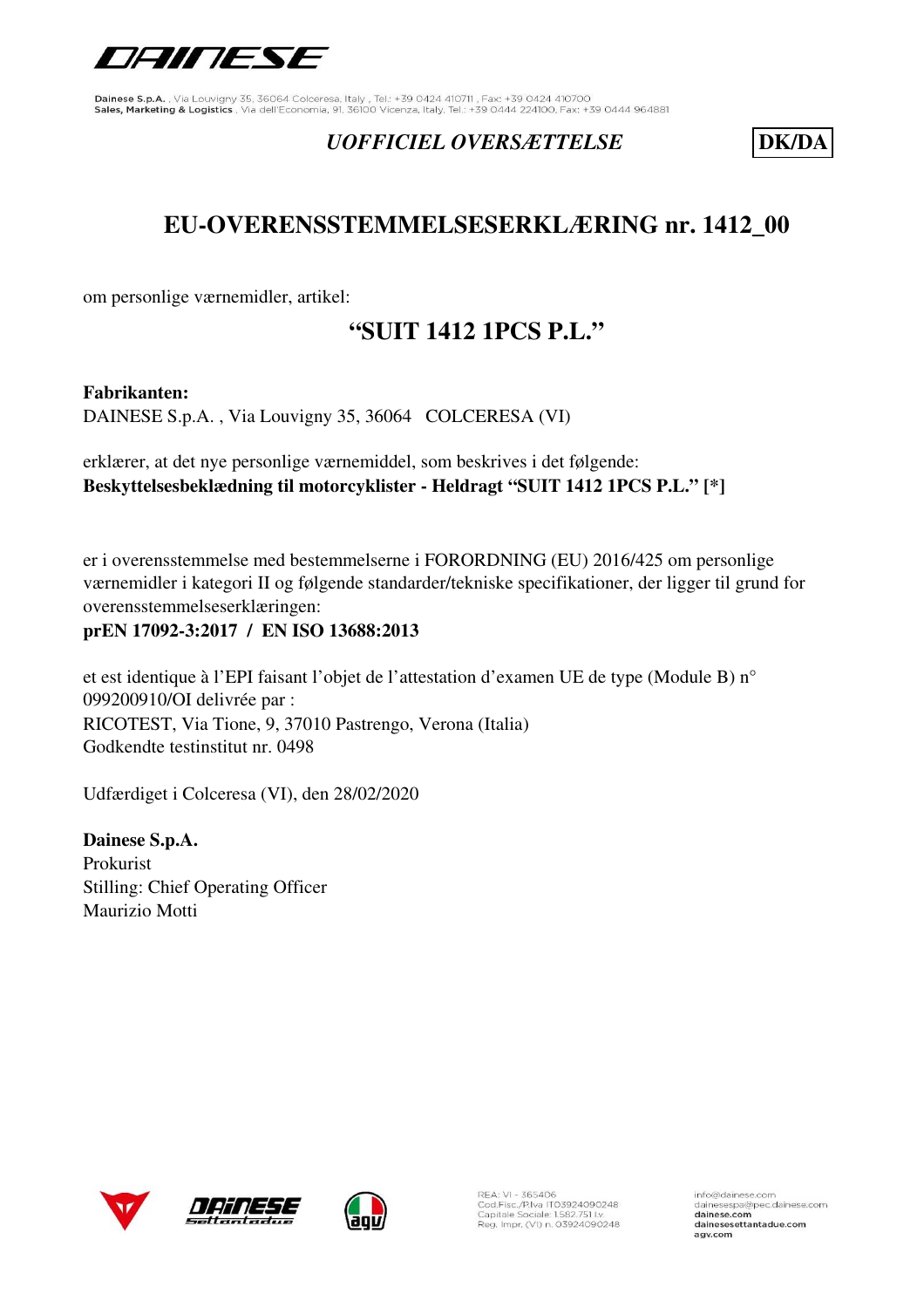

#### *HOFFELIJKHEIDSVERTALING* **NL**

## **EU-CONFORMITEITSVERKLARING n° 1412\_00**

betreffende Persoonlijke Beschermingsmiddelen (PBM), artikel:

## **"SUIT 1412 1PCS P.L."**

**De fabrikant:**

DAINESE S.p.A. , Via Louvigny 35, 36064 COLCERESA (VI)

verklaart dat het nieuwe PBM dat hier beschreven wordt: **Beschermende kleding voor motorrijders - Eendelig pak "SUIT 1412 1PCS P.L." [\*]**

in overeenstemming is met de bepalingen van de VERORDENING (EU) 2016/425 voor PBM's uit categorie II en met de volgende aangewende normen / technische specificaties met betrekking tot die waarvoor de conformiteit wordt verklaard:

**prEN 17092-3:2017 / EN ISO 13688:2013**

en identiek is aan het PBM dat onderwerp is van het certificaat van EU-typeonderzoek (Module B) nr. 099200910/OI afgeleverd door: RICOTEST, Via Tione, 9, 37010 Pastrengo, Verona (Italia) Erkende Instantie nr. 0498

Opgesteld te Colceresa (VI), op 28/02/2020

**Dainese S.p.A.** Speciale gevolmachtigde Bevoegdheid: Chief Operation Officer Maurizio Motti





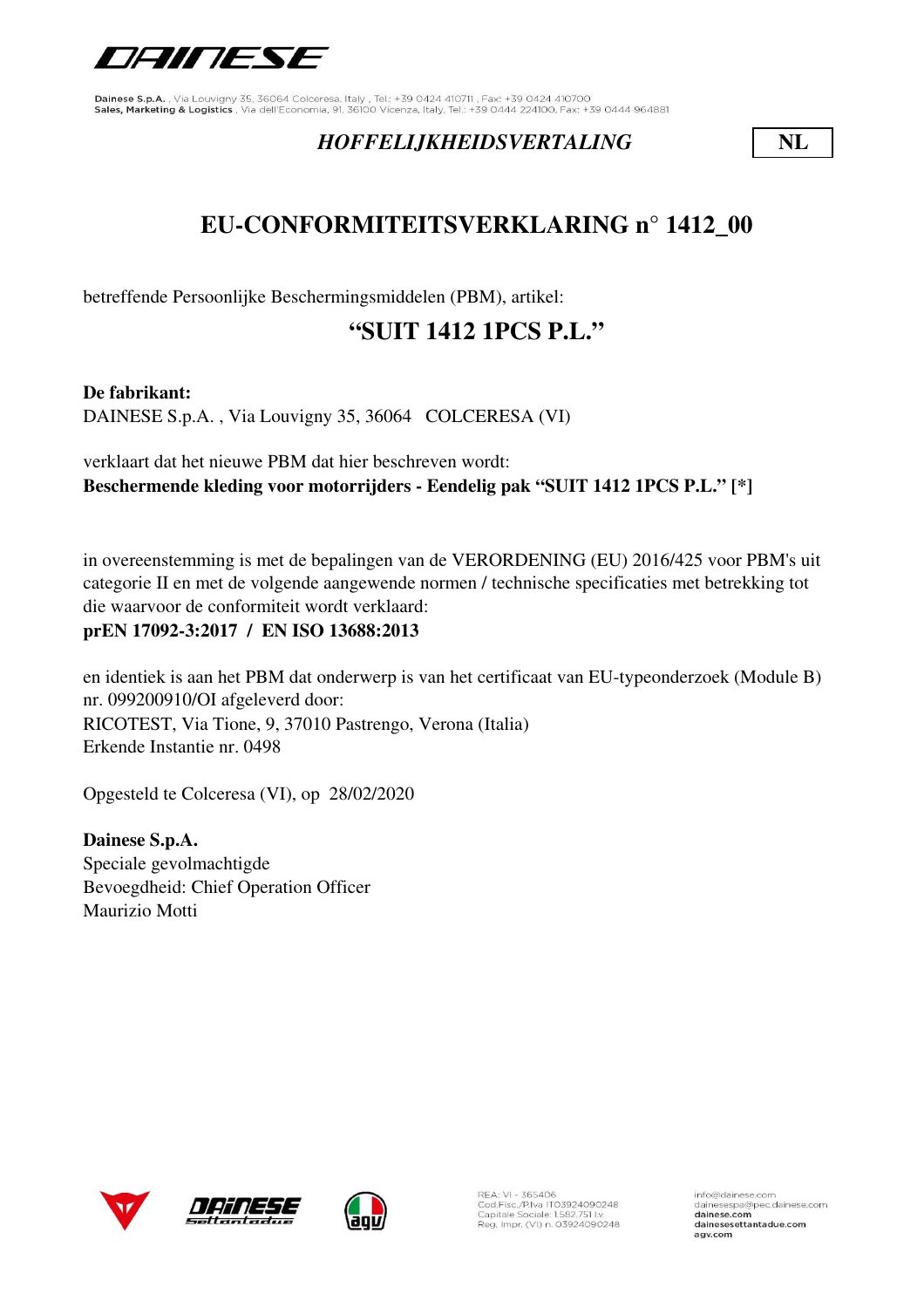

### *НЕОФИЦИАЛЬНЫЙ ПЕРЕВОД* **RU**

# **ЕС ДЕКЛАРАЦИЯ СООТВЕТСТВИЯ № 1412\_00**

выдана на Средство Индивидуальной Защиты (СИЗ), изделие:

## **"SUIT 1412 1PCS P.L."**

**Изготовитель:**

DAINESE S.p.A. , Via Louvigny 35, 36064 COLCERESA (VI)

заявляет, что новое изделие СИЗ, описание которого приводится ниже: **Защитная одежда для мотоциклистов - Комбинезон цельный "SUIT 1412 1PCS P.L." [\*]**

соответствует требованиям РЕГЛАМЕНТА (ЕС) 2016/425 по СИЗ категории II и следующим нормативам / техническим спецификациям, в отношении которых подтверждается соответствие:

**prEN 17092-3:2017 / EN ISO 13688:2013**

идентичен СИЗ, на который составлен сертификат испытания ЕС типа (Форма В) № 099200910/OI выдан: RICOTEST, Via Tione, 9, 37010 Pastrengo, Verona (Italia) Авторизованный орган № 0498

Декларация составлена в г. Colceresa (VI), 28/02/2020

**Dainese S.p.A.** Уполномоченный представитель Должность: Исполнительный Директо Maurizio Motti







REA: VI - 365406<br>Cod.Fisc./P.Iva IT03924090248<br>Capitale Sociale: 1.582.751 Lv. Reg. Impr. (VI) n. 03924090248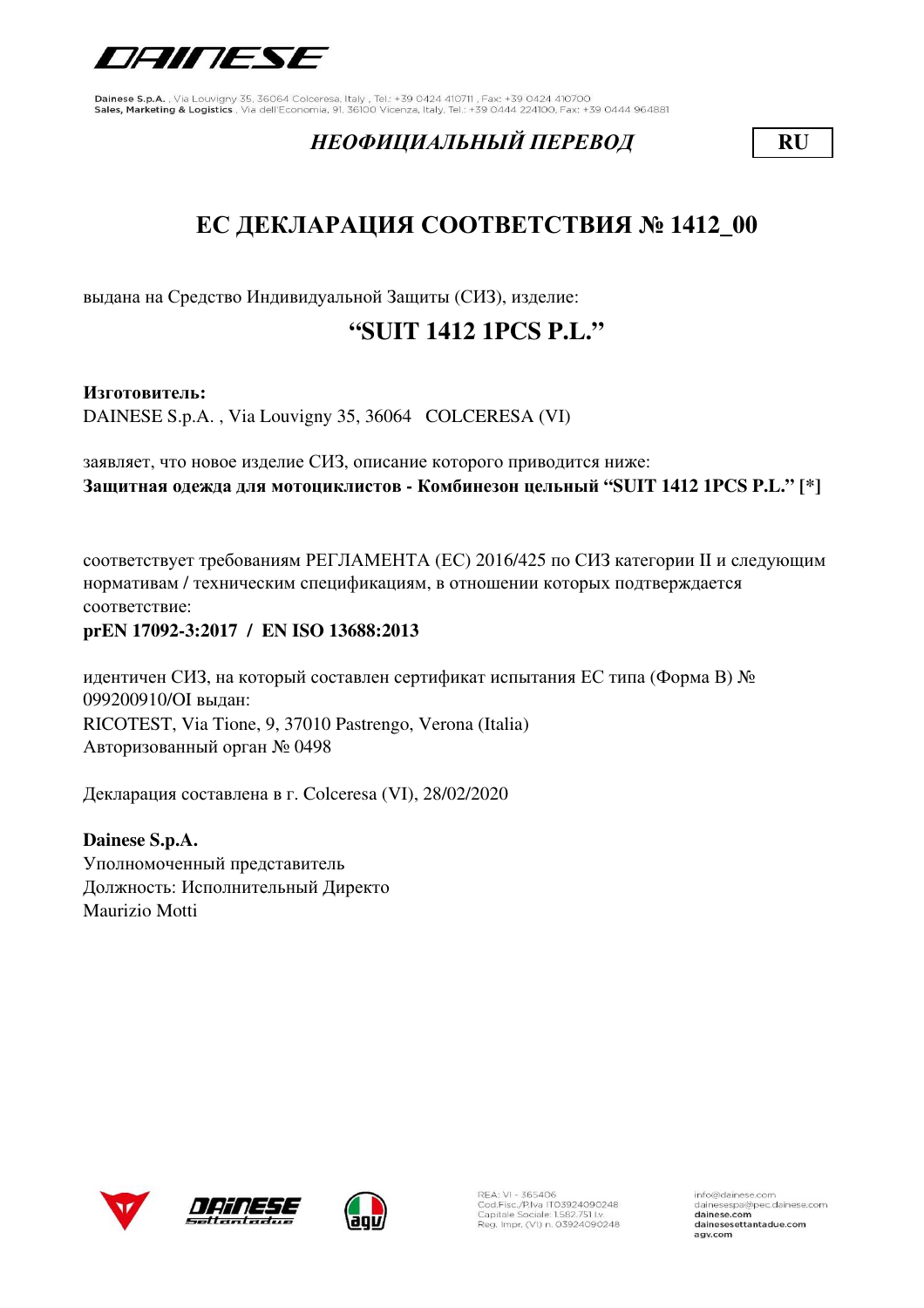

### *TRADUÇÃO DE CORTESIA* **PT**

# **DECLARAÇÃO DE CONFORMIDADE UE n.° 1412\_00**

do Equipamento de Proteção Individual (EPI), artigo:

### **"SUIT 1412 1PCS P.L."**

**O fabricante:**

DAINESE S.p.A. , Via Louvigny 35, 36064 COLCERESA (VI)

declara que o novo EPI descrito abaixo: **Vestuário de proteção para motociclistas - Fato de uma peça "SUIT 1412 1PCS P.L." [\*]**

está em conformidade com as disposições do REGULAMENTO (UE) 2016/425 para os EPIs de categoria II e com as seguintes normas / especificações técnicas utilizadas em relação às quais é declarada a conformidade:

**prEN 17092-3:2017 / EN ISO 13688:2013**

e é idêntico ao EPI descrito no certificado de exame UE de tipo (Módulo B) n° 099200910/OI emitido por: RICOTEST, Via Tione, 9, 37010 Pastrengo, Verona (Italia) Organismo Notificado n° 0498

Feito em Colceresa (VI), em 28/02/2020

**Dainese S.p.A.** Procurador com poderes especiais Qualificação: Diretor de Operações Maurizio Motti







REA: VI - 365406<br>Cod.Fisc./P.Iva IT03924090248<br>Capitale Sociale: 1.582.751 Lv. Reg. Impr. (VI) n. 03924090248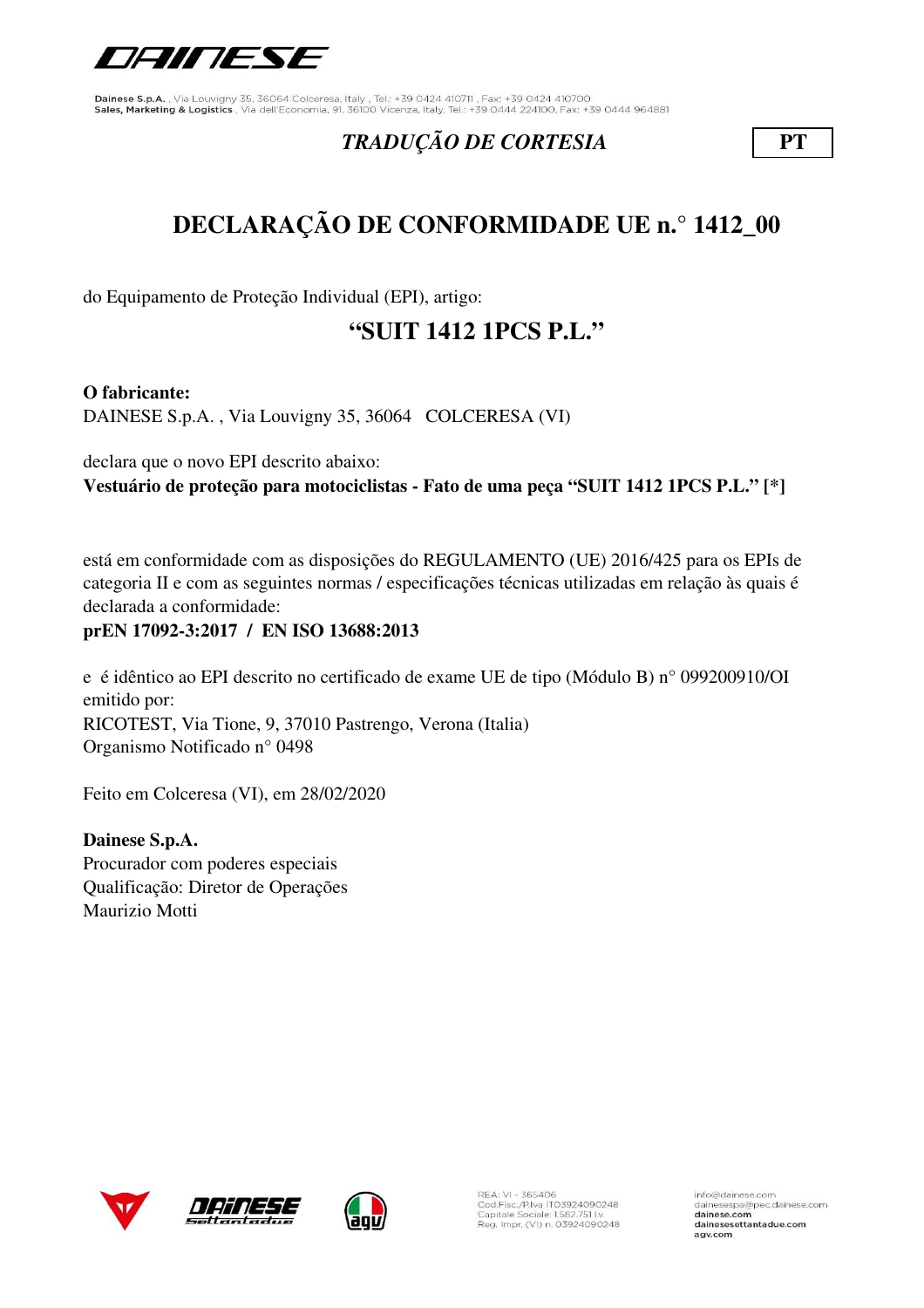

### *TRADUCCIÓN DE CORTESÍA* **ES**

## **DECLARACIÓN DE CONFORMIDAD UE n° 1412\_00**

correspondiente al Equipo de Protección Individual (EPI), artículo :

## **"SUIT 1412 1PCS P.L."**

#### **El fabricante:**

DAINESE S.p.A. , Via Louvigny 35, 36064 COLCERESA (VI)

declara que el nuevo EPI descrito seguidamente: **Prenda protectora para motociclistas - Mono entero "SUIT 1412 1PCS P.L." [\*]**

cumple las disposiciones del REGLAMENTO (UE) 2016/425 para los EPI de categoría II así como las siguientes normas y especificaciones técnicas utilizadas, respecto a las cuales se declara su conformidad:

#### **prEN 17092-3:2017 / EN ISO 13688:2013**

y es idéntico al EPI objeto del certificado de examen UE de tipo (Módulo B) n° 099200910/OI expedido por: RICOTEST, Via Tione, 9, 37010 Pastrengo, Verona (Italia) Organismo Notificado n° 0498

Hecho en Colceresa (VI), en fecha 28/02/2020

**Dainese S.p.A.** Apoderado En concepto de: Director General Maurizio Motti





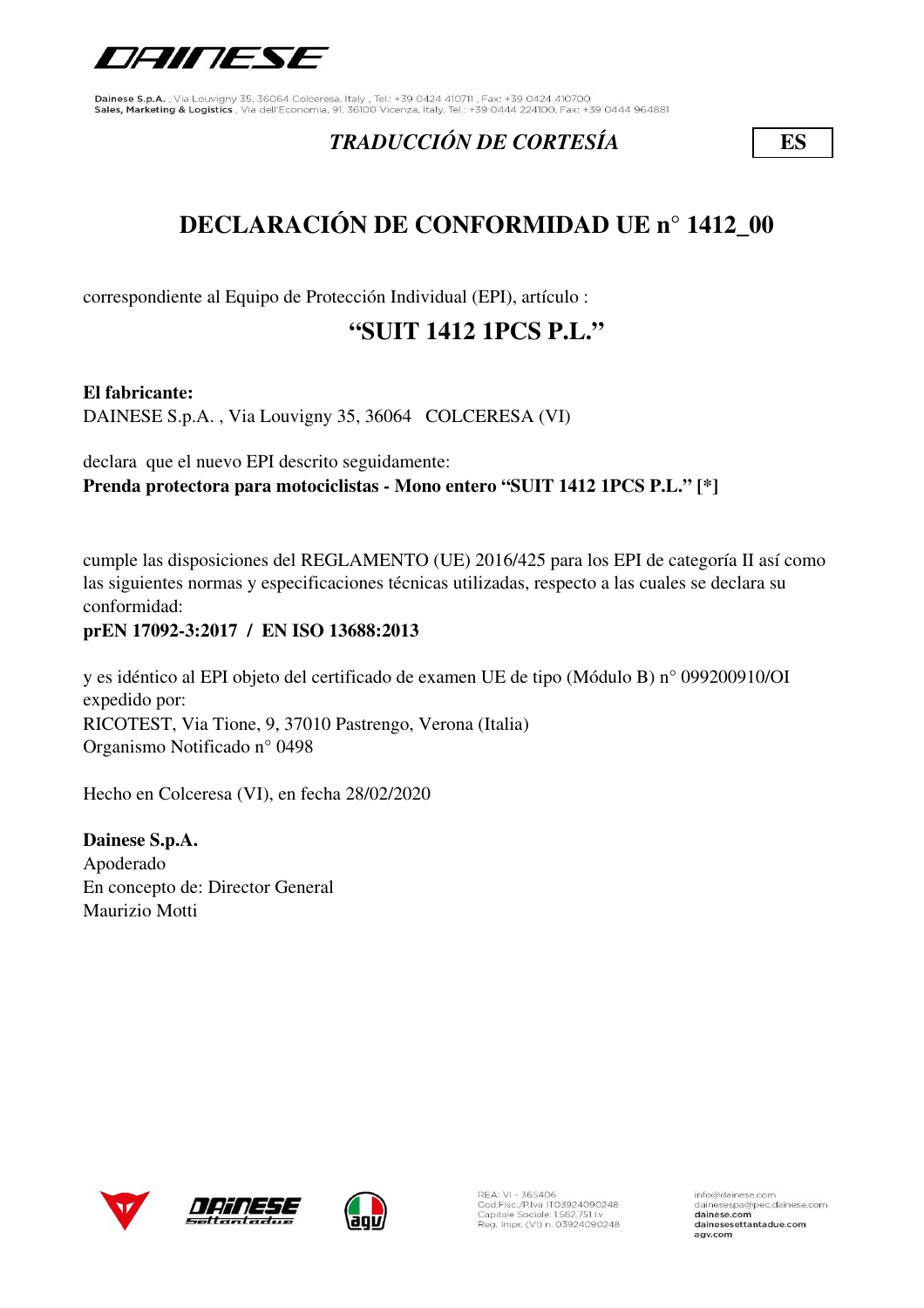

### *ARTIGHETSÖVERSÄTTNING* **SE**

# **EU-FÖRSÄKRAN OM ÖVERENSSTÄMMELSE nr 1412\_00**

angående personlig skyddsutrustning, artikel:

## **"SUIT 1412 1PCS P.L."**

**Tillverkaren:** 

DAINESE S.p.A. , Via Louvigny 35, 36064 COLCERESA (VI)

försäkrar att den nya personliga skyddsutrustning som beskrivs följande: **Skyddsplagg för motorcyklister - Helställ "SUIT 1412 1PCS P.L." [\*]**

är i överensstämmelse med bestämmelserna i FÖRORDNING (EU) 2016/425 för personlig skyddsutrustning i kategori II och följande standarder/tekniska specifikationer som används för försäkran om överensstämmelse:

#### **prEN 17092-3:2017 / EN ISO 13688:2013**

och är identisk med den personliga skyddsutrustning som är föremål för EU-typintyg (modul B) nr 099200910/OI som har utfärdats av: RICOTEST, Via Tione, 9, 37010 Pastrengo, Verona (Italia) Anmälda organet nr 0498

Utfärdat i Colceresa (VI) 28/02/2020

**Dainese S.p.A.** Prokurist Kvalifikation: Operativ chef Maurizio Motti







REA: VI - 365406<br>Cod.Fisc./P.Iva IT03924090248<br>Capitale Sociale: 1.582.751 Lv. Reg. Impr. (VI) n. 03924090248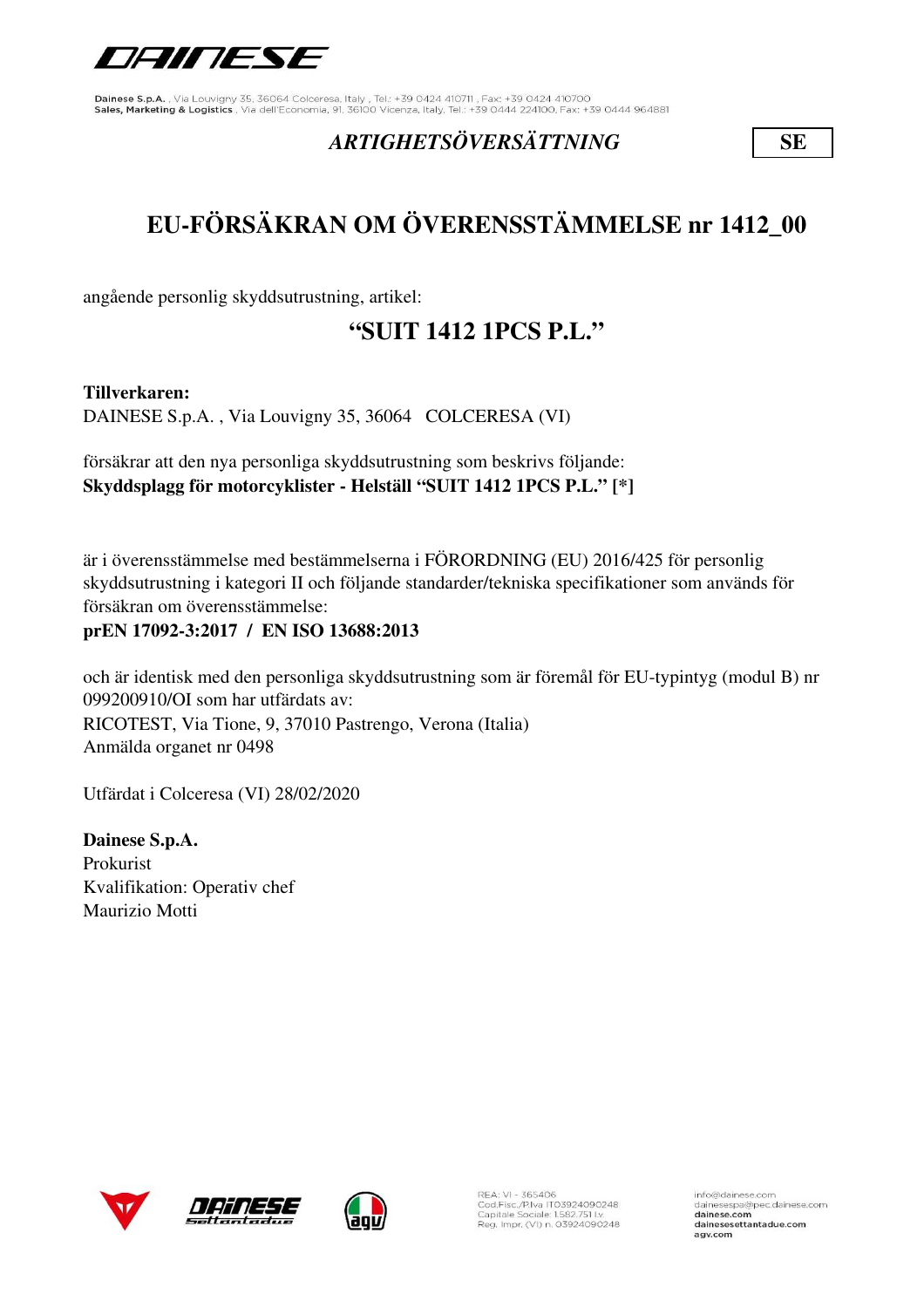

### *ΜΕΤΑΦΡΑΣΗ ΑΠΟ ΕΥΓΕΝΕΙΑ* **GR/EL**

## **ΔΗΛΩΣΗ ΣΥΜΜΟΡΦΩΣΗΣ ΕΕ αρ. 1412\_00**

αναφορικά με το Μέσο Ατομικής Προστασίας (ΜΑΠ), προϊόν:

## **"SUIT 1412 1PCS P.L."**

**Ο κατασκευαστής:** DAINESE S.p.A. , Via Louvigny 35, 36064 COLCERESA (VI)

δηλώνει ότι το νέο ΜΑΠ που περιγράφεται παρακάτω: **Προστατευτική ενδυμασία μοτοσικλετιστών - Φόρμα ολόκληρη "SUIT 1412 1PCS P.L." [\*]**

συμμορφούται με τις διατάξεις του ΚΑΝΟΝΙΣΜΟΥ (ΕΕ) 2016/425 για τα ΜΑΠ κατηγορίας II και με τα παρακάτω πρότυπα / τεχνικές προδιαγραφές που χρησιμοποιούνται σε σχέση με τις οποίες έχει δηλωθεί η συμμόρφωση: **prEN 17092-3:2017 / EN ISO 13688:2013**

και είναι ίδιο με το ΜΑΠ αντικείμενο του πιστοποιητικού εξέτασης τύπου ΕΕ (Έντυπο B) αρ. 099200910/OI που έχει χορηγηθεί από: RICOTEST, Via Tione, 9, 37010 Pastrengo, Verona (Italia) Διαπιστευμένο Οργανισμό αρ. 0498

Στη Colceresa (VI), στις 28/02/2020

**Dainese S.p.A.** Ειδικός Πληρεξούσιος Ιδιότητα: Γενικός Διευθυντής Λειτουργιών (Chief Operation Officer) Maurizio Motti





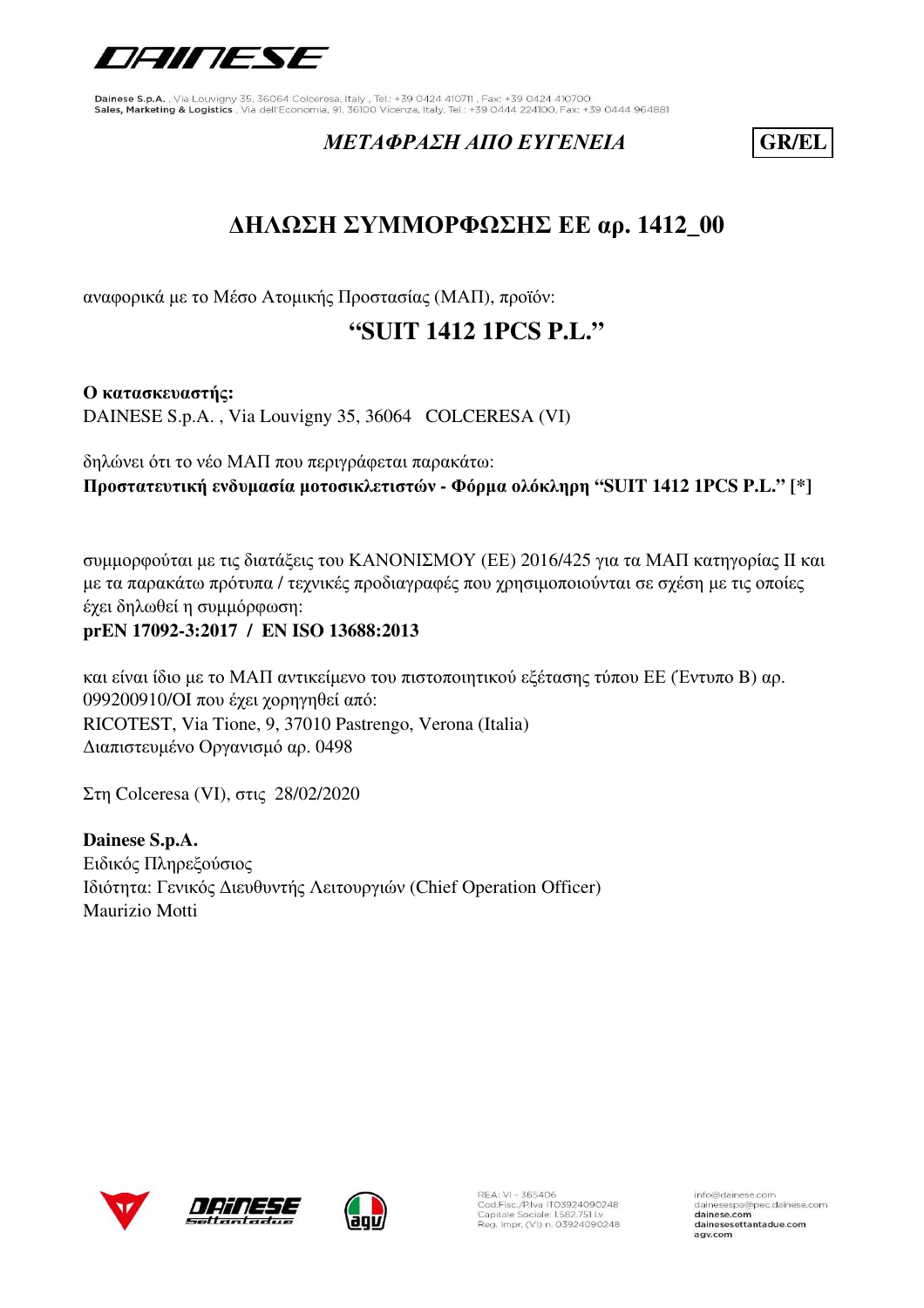

### *EPÄVIRALLINEN KÄÄNNÖS* **FI**

## **EU-VAATIMUSTENMUKAISUUSVAKUUTUS nro 1412\_00**

koskien henkilönsuojainta, tuote:

## **"SUIT 1412 1PCS P.L."**

#### **Valmistaja:**

DAINESE S.p.A. , Via Louvigny 35, 36064 COLCERESA (VI)

vakuuttaa, että alla kuvailtu uusi henkilönsuojain: **Moottoripyöräilijöiden suoja-asu - Yksiosainen puku "SUIT 1412 1PCS P.L." [\*]**

on asetuksen (EU) 2016/425 luokan II henkilönsuojaimia koskevien säännösten ja seuraavien standardien / teknisten eritelmien, joiden perusteella vaatimustenmukaisuusvakuutus on annettu, mukainen:

#### **prEN 17092-3:2017 / EN ISO 13688:2013**

ja samanlainen kuin henkilönsuojain, jolle on annettu EU-tyyppitarkastustodistus (moduuli B) nro 099200910/OI antanut: RICOTEST, Via Tione, 9, 37010 Pastrengo, Verona (Italia) Ilmoitettu laitos nro 0498

Tehty Colceresa (VI), 28/02/2020

**Dainese S.p.A.** Valtuutettu edustaja Tehtävänimike: Toimitusjohtaja Maurizio Motti







REA: VI - 365406<br>Cod.Fisc./P.Iva IT03924090248<br>Capitale Sociale: 1.582.751 I.v. Reg. Impr. (VI) n. 03924090248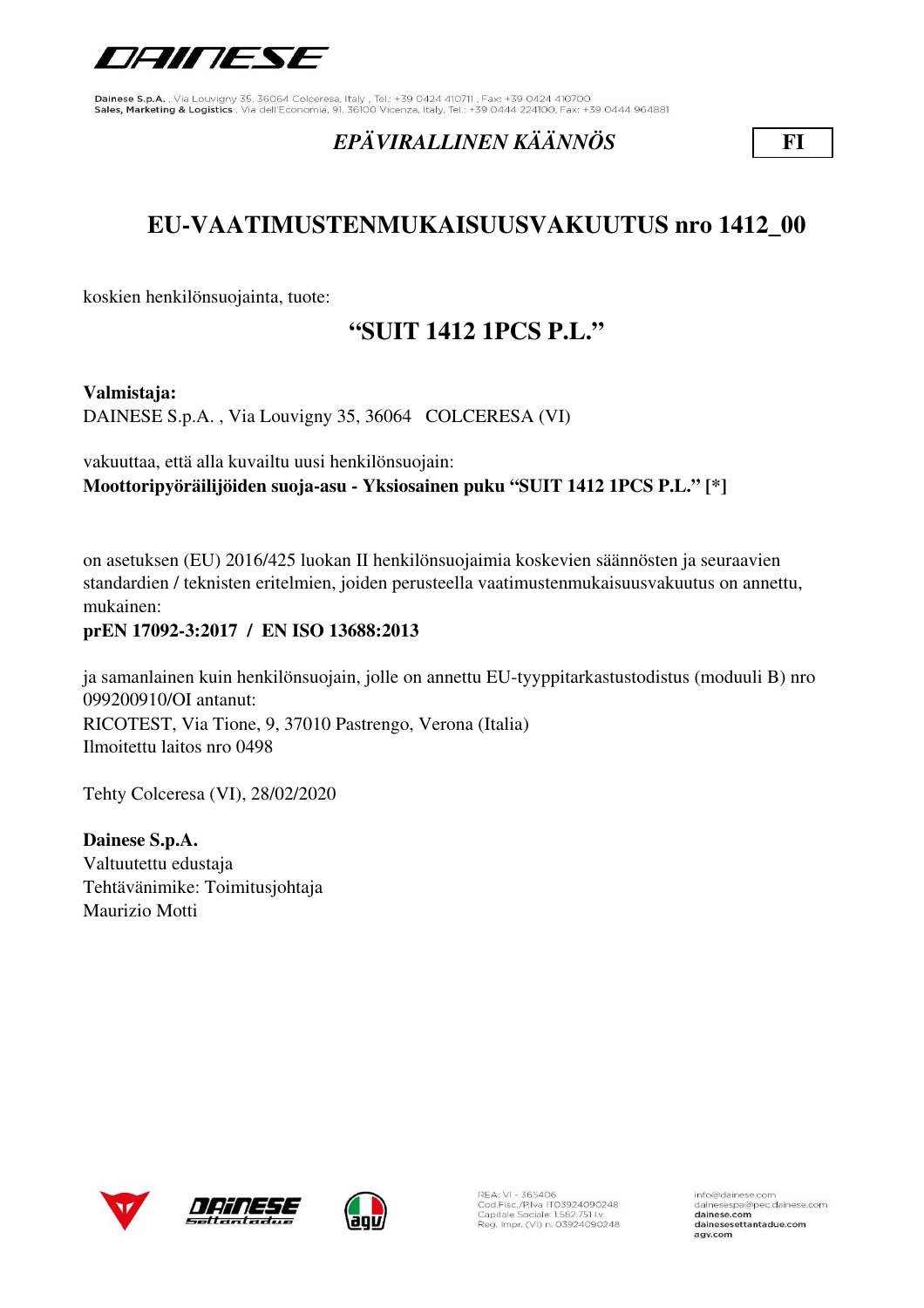

### *TŁUMACZENIE DZIĘKI UPRZEJMOŚCI* **PL**

# **DEKLARACJA ZGODNOŚCI UE nr 1412\_00**

dotycząca sprzętu ochrony indywidualnej (PPE), artykuł:

## **"SUIT 1412 1PCS P.L."**

#### **Producent:**

DAINESE S.p.A. , Via Louvigny 35, 36064 COLCERESA (VI)

oświadcza, że nowy opisany poniżej sprzęt ochrony indywidualnej: **Odzież ochronna dla motocyklistów - kombinezon jednoczęściowy "SUIT 1412 1PCS P.L." [\*]**

jest zgodny z przepisami ROZPORZĄDZENIA (UE) 2016/425 dla kategorii II oraz z następującymi normami / specyfikacjami technicznymi, w odniesieniu do których deklarowana jest zgodność:

#### **prEN 17092-3:2017 / EN ISO 13688:2013**

oraz jest identyczny ze sprzętem ochrony indywidualnej objętym świadectwem badania typu UE (Moduł B) nr 099200910/OI wydanym przez: RICOTEST, Via Tione, 9, 37010 Pastrengo, Verona (Italia) Akredytowany instytut nr 0498

Sporządzonym w Colceresa (VI), dnia 28/02/2020

**Dainese S.p.A.** Prokurator specjalny Kwalifikacja: Dyrektor operacyjny Maurizio Motti







REA: VI - 365406<br>Cod.Fisc./P.Iva IT03924090248<br>Capitale Sociale: 1.582.751 Lv. Reg. Impr. (VI) n. 03924090248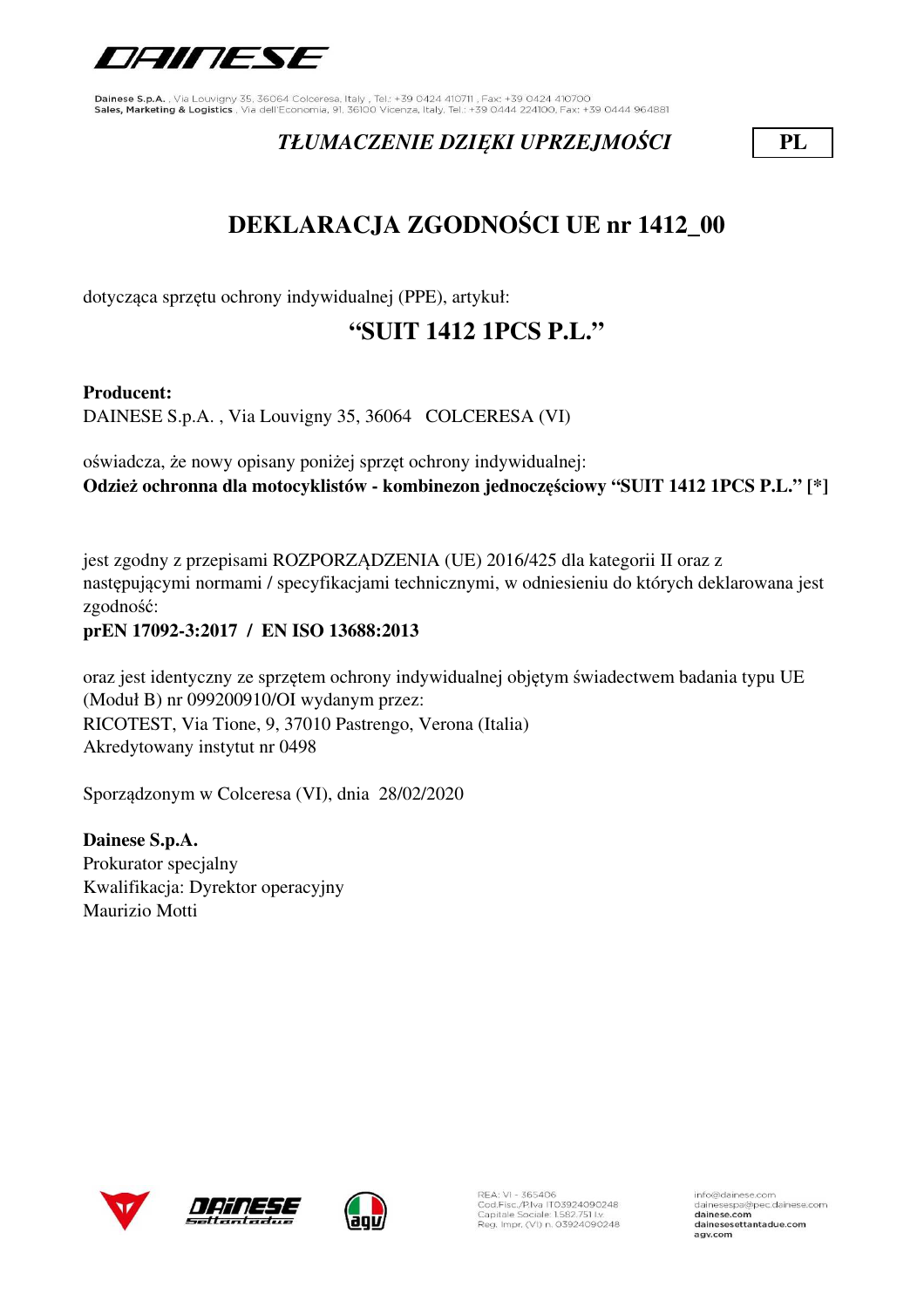

#### 非公式翻訳 **JP**



### **EU** 適合表明書 **No. 1412\_00**

個人用保護具(PPE)、品名:

### **"SUIT 1412 1PCS P.L."**

#### 製造者**:**

DAINESE S.p.A. , Via Louvigny 35, 36064 COLCERESA (VI)

は、次に記述するPPEの新製品:

オートバイライダー用保護ウェア **-** 一体型ライダースーツ **"SUIT 1412 1PCS P.L." [\*]**

が、第2級のPPEのためのEU規則2016/425のおよび以下の工業規格/基準の対象事項に適合 していることを表明します。

**prEN 17092-3:2017 / EN ISO 13688:2013**

さらに本品は次の検査により認証を取得したものと同一のPPEであることを表明します。 EUタイプ検査(モジュールB) No. 099200910/OI 表明者: RICOTEST, Via Tione, 9, 37010 Pastrengo, Verona (Italia) 認証機関 0498

表明地: Colceresa (VI), Italy、表明日: 28/02/2020

**Dainese S.p.A.** 代理人 資格: 最高執行責任者 Maurizio Motti





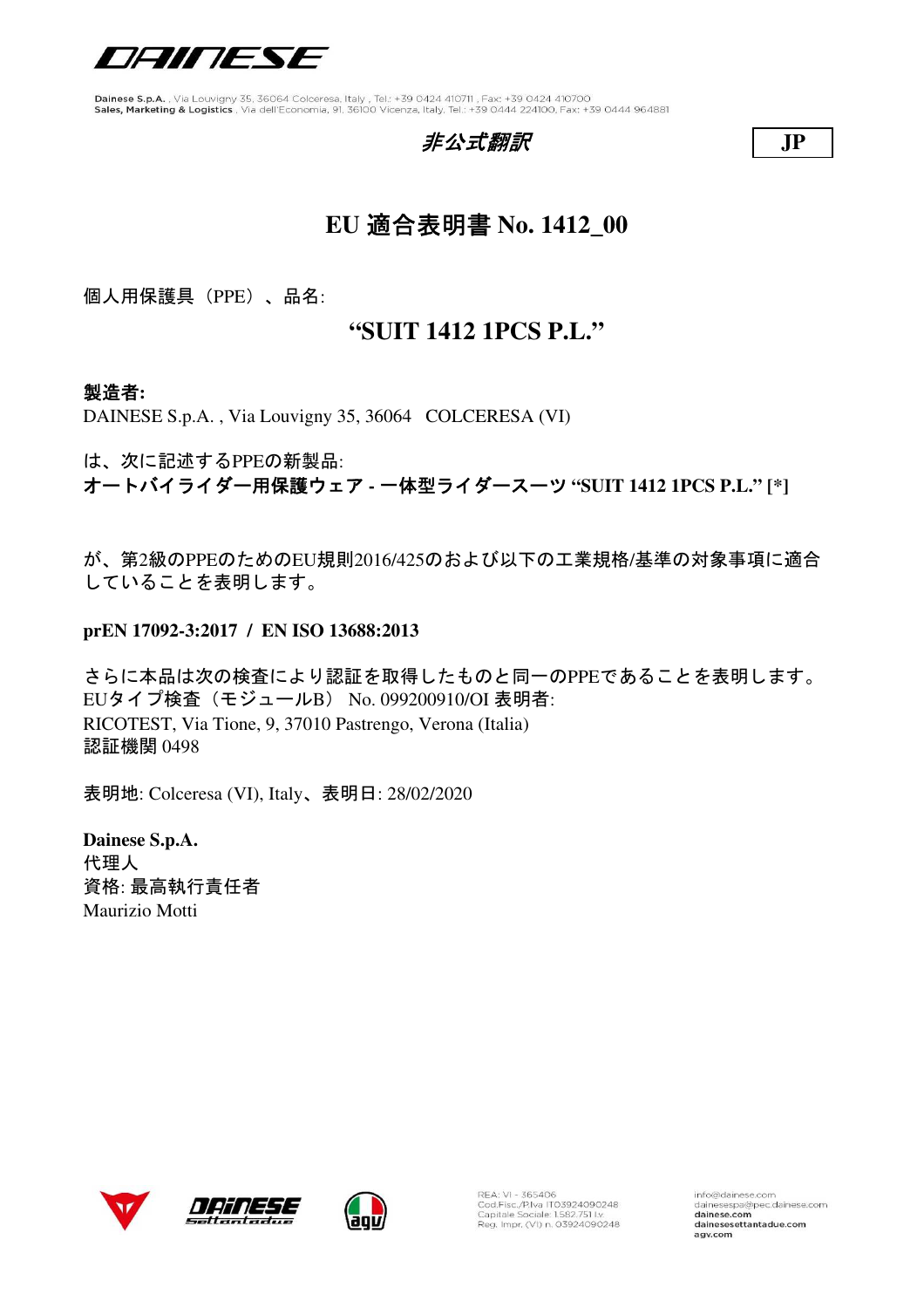

### *ORIENTAČNÝ PREKLAD* **SK**

# **EÚ VYHLÁSENIE O ZHODE č. 1412\_00**

k osobnému ochrannému prostriedku (OOP), výr.:

## **"SUIT 1412 1PCS P.L."**

#### **Výrobca:**

DAINESE S.p.A. , Via Louvigny 35, 36064 COLCERESA (VI)

vyhlasuje, že nový OOP opísaný nižšie: **Ochranné motorkárske oblečenie - Jednodielna kombinéza "SUIT 1412 1PCS P.L." [\*]**

je v zhode s ustanoveniami NARIADENIA EP a RADY (EÚ) 2016/425 o OOP kategórie II a s nasledujúcimi použitými technickými normami / špecifikáciami, na základe ktorých sa vyhlasuje zhoda:

#### **prEN 17092-3:2017 / EN ISO 13688:2013**

a je totožný s OOP, na ktorý sa vzťahuje formulár B certifikátu EÚ skúšky typu č. 099200910/OI Vydané: RICOTEST, Via Tione, 9, 37010 Pastrengo, Verona (Italia) Notifikovaný certifikačný orgán č. 0498

V Colceresa (VI), dňa 28/02/2020

**Dainese S.p.A.** Osobitný prokurista Funkcia: Prevádzkový riaditeľ Maurizio Motti







REA: VI - 365406<br>Cod.Fisc./P.Iva IT03924090248<br>Capitale Sociale: 1.582.751 Lv. Reg. Impr. (VI) n. 03924090248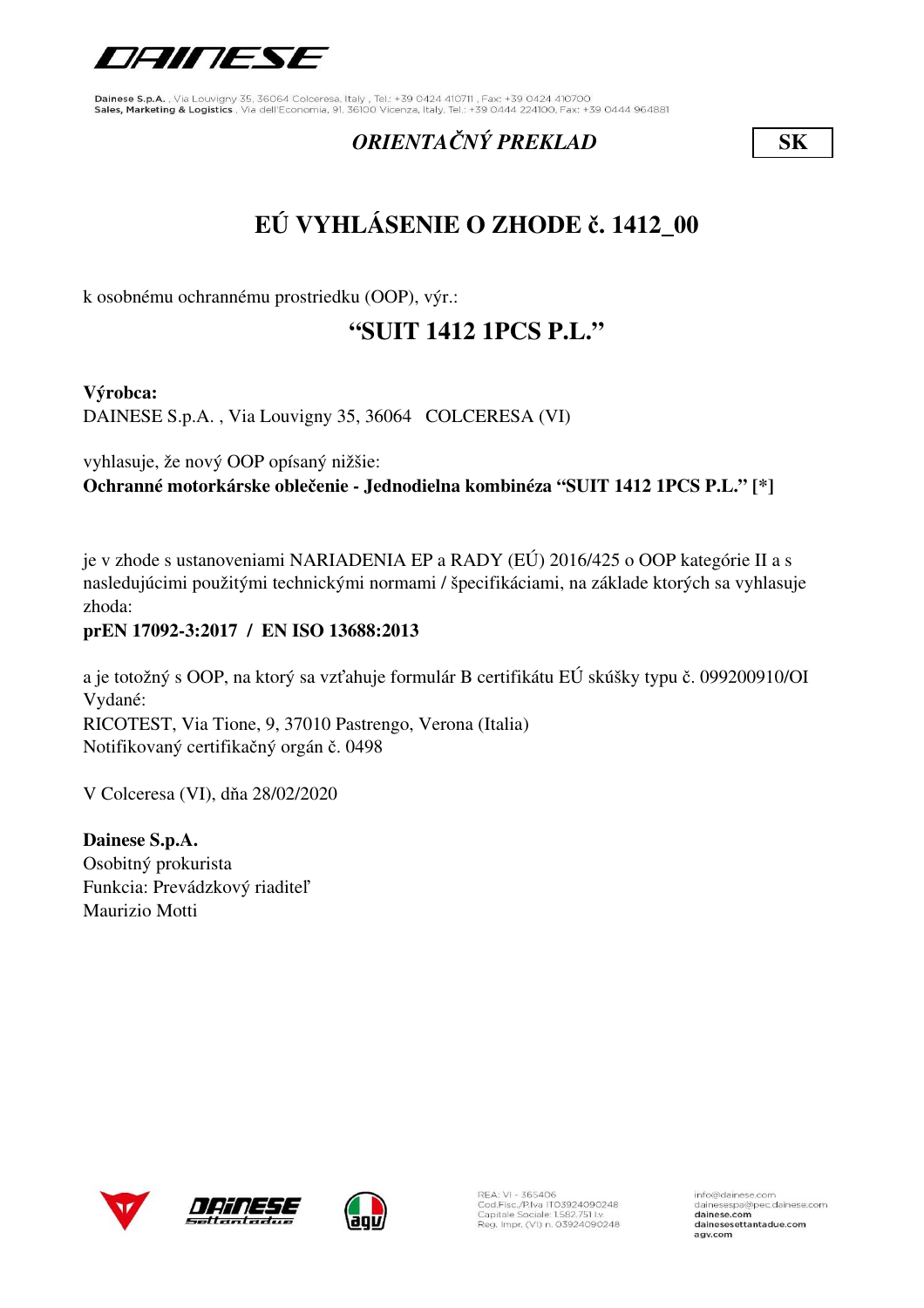

#### *VLJUDNOSTNI PREVOD* **SL**

## **IZJAVA O SKLADNOSTI EU št. 1412\_00**

naprave za Osebno Zaščioi Osebe (OZO), člen:

## **"SUIT 1412 1PCS P.L."**

#### **Proizvajalec:**

DAINESE S.p.A. , Via Louvigny 35, 36064 COLCERESA (VI)

izjavlja, da nov spodaj opisan varnostni sistem OZO : **Zaščitno oblačilo za motocikliste - Cel kombinezon "SUIT 1412 1PCS P.L." [\*]**

je v skladu z dispozicijami PRAVILNIKA(EU) 2016/425 za OZO II kategorije in s sledečimi predpisi / tehničnimi in standardnimi specifikacijami, na osnovi katerih se izdaja izjava o skladnosti:

#### **prEN 17092-3:2017 / EN ISO 13688:2013**

RICOTEST, Via Tione, 9, 37010 Pastrengo, Verona (Italia) Notificiran Organ št. 0498 in je identična napravi za OZO potrdila po pregledu EU tipa (Modela B) št. 099200910/OI izdanega:

V Colceresa (VI), dne 28/02/2020

**Dainese S.p.A.** Posebni prokurator Kvalifikacija: Direktor proizvodnje Maurizio Motti





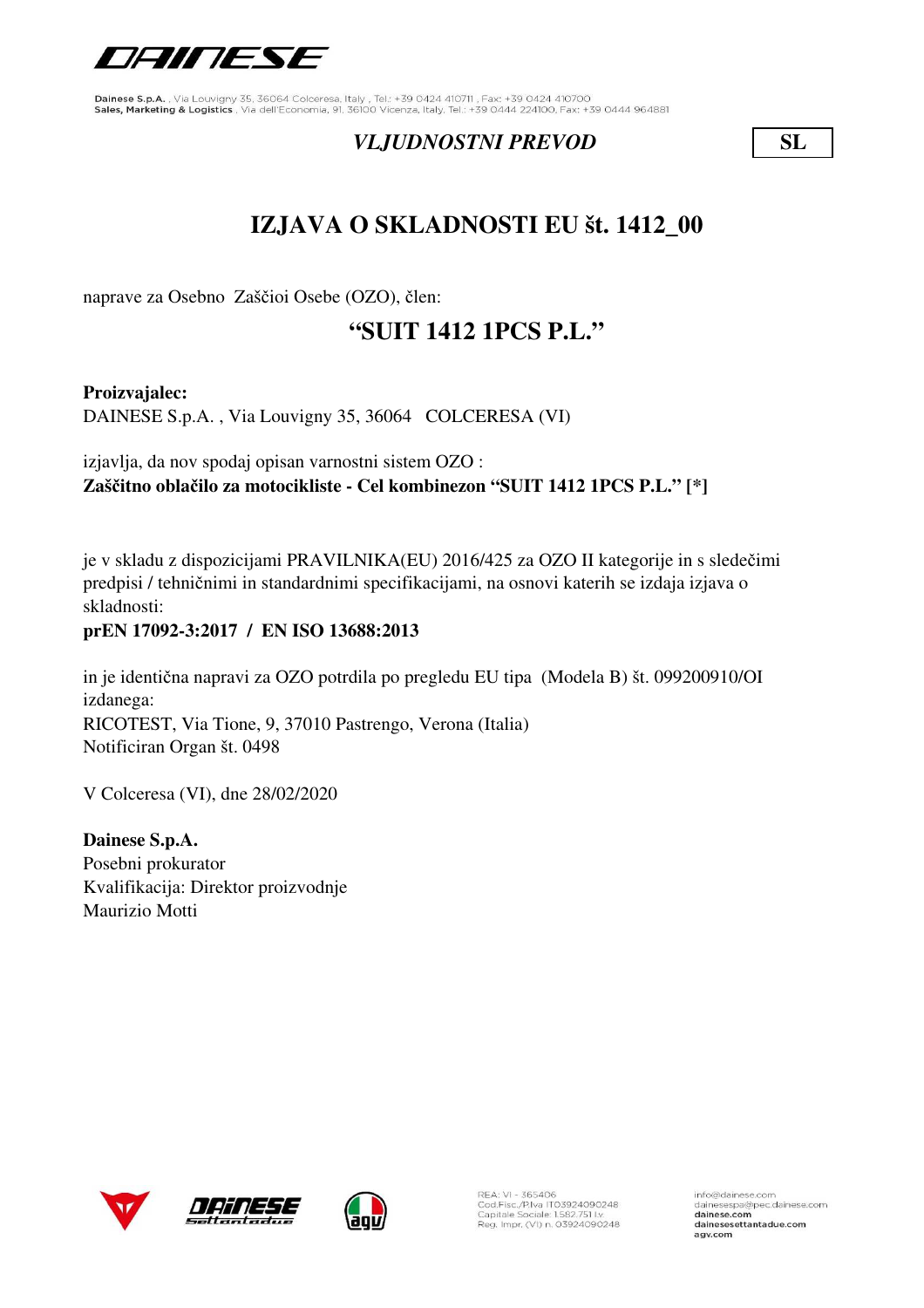

### *NEZÁVAZNÝ PŘEKLAD* **CZ**

# **PROHLÁŠENÍ O SHODNOSTI EU č. 1412\_00**

týkající se osobního ochranného prostředku (OOP), výrobek:

## **"SUIT 1412 1PCS P.L."**

**Výrobce:**

DAINESE S.p.A. , Via Louvigny 35, 36064 COLCERESA (VI)

prohlašuje, že zde popsaný nový OOP: **Motocyklistický ochranný oděvní prvek - Jednodílová kombinéza "SUIT 1412 1PCS P.L." [\*]**

je shodný s ustanoveními zakotvenými v NAŘÍZENÍ (EU) 2016/425 pro OOP v II. kategorii a s následujícími předpisy / technickými normami, které byly ve vztahu k výrobku uplatněny a na něž se prohlášení o shodnosti vztahuje:

#### **prEN 17092-3:2017 / EN ISO 13688:2013**

je stejný jako OOP, na který se vztahuje osvědčení o typové zkoušce EU (formulář B) č. 099200910/OI vydáno kým: RICOTEST, Via Tione, 9, 37010 Pastrengo, Verona (Italia) Ověřená instituce č. 0498

V Colceresa (VI), dne 28/02/2020

**Dainese S.p.A.** Zvláštní zmocněnec Funkce: Provozní ředitel Maurizio Motti





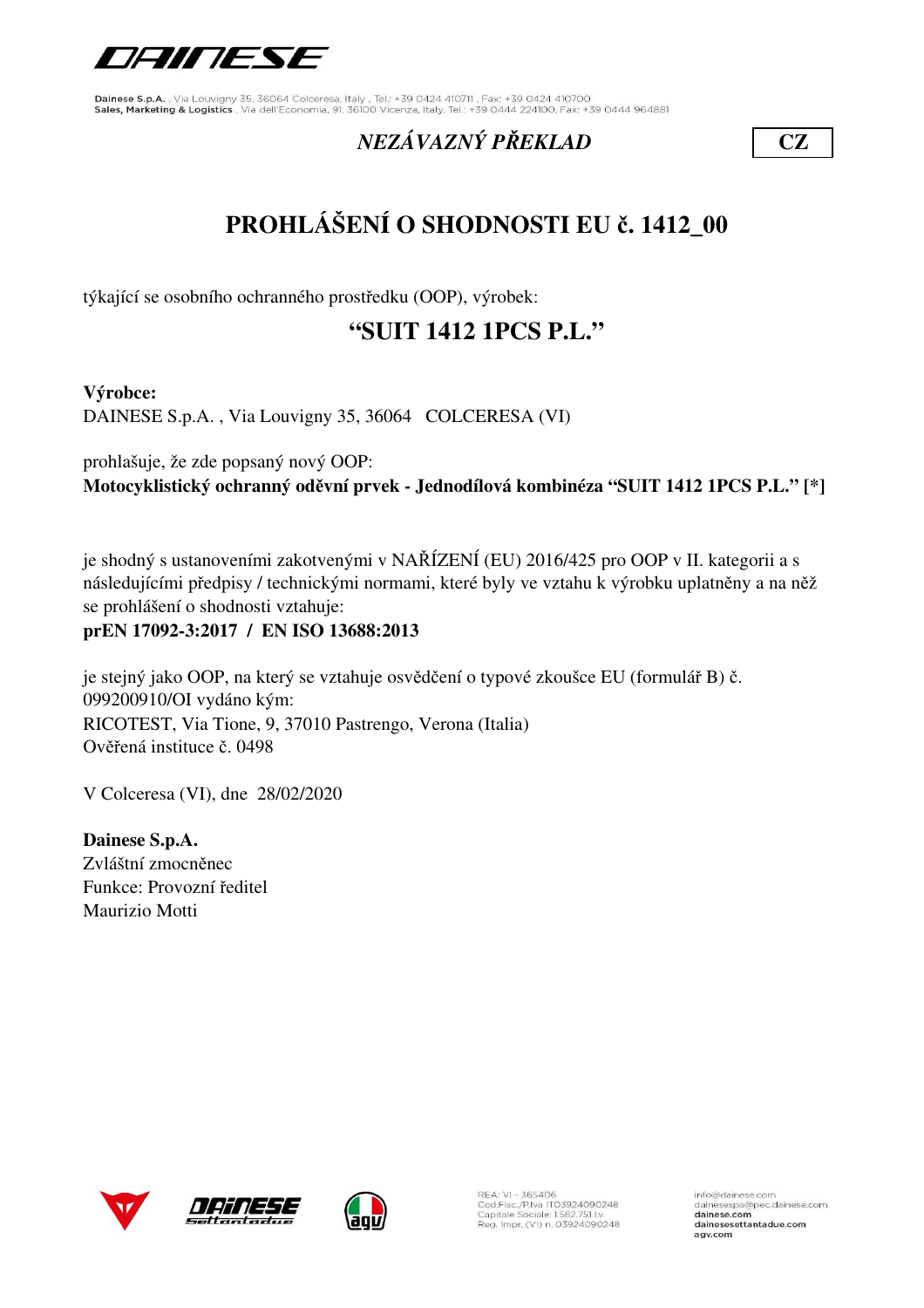

### *NEOFICIĀLAIS TULKOJUMS* **LT/LV**

# **ES ATBILSTĪBAS DEKLARĀCIJA Nr. 1412\_00**

attiecas uz individuālo aizsardzības līdzekli (IAL), produkts:

## **"SUIT 1412 1PCS P.L."**

#### **Ražotājs:**

DAINESE S.p.A. , Via Louvigny 35, 36064 COLCERESA (VI)

paziņo, ka tālāk aprakstītais jaunais IAL: **Aizsargapģērbs motociklistiem - viendaļīgs kostīms "SUIT 1412 1PCS P.L." [\*]**

atbilst REGULAI (ES) 2016/425 par II kategorijas IAL un tālāk sniegto standartu / tehnisko specifikāciju prasībām, kurām deklarēta atbilstība:

#### **prEN 17092-3:2017 / EN ISO 13688:2013**

un tas ir identisks IAL, uz ko attiecas ES tipa pārbaudes (B modulis) sertifikāts Nr. 099200910/OI ko izsniedzis: RICOTEST, Via Tione, 9, 37010 Pastrengo, Verona (Italia) Paziņotā institūcija Nr. 0498

Sagatavots Colceresa (VI), datēts 28/02/2020

**Dainese S.p.A.** Īpašais prokurors Kvalifikācija: Darbības galvenais direktors Maurizio Motti







REA: VI - 365406<br>Cod.Fisc./P.Iva IT03924090248<br>Capitale Sociale: 1.582.751 Lv. Reg. Impr. (VI) n. 03924090248